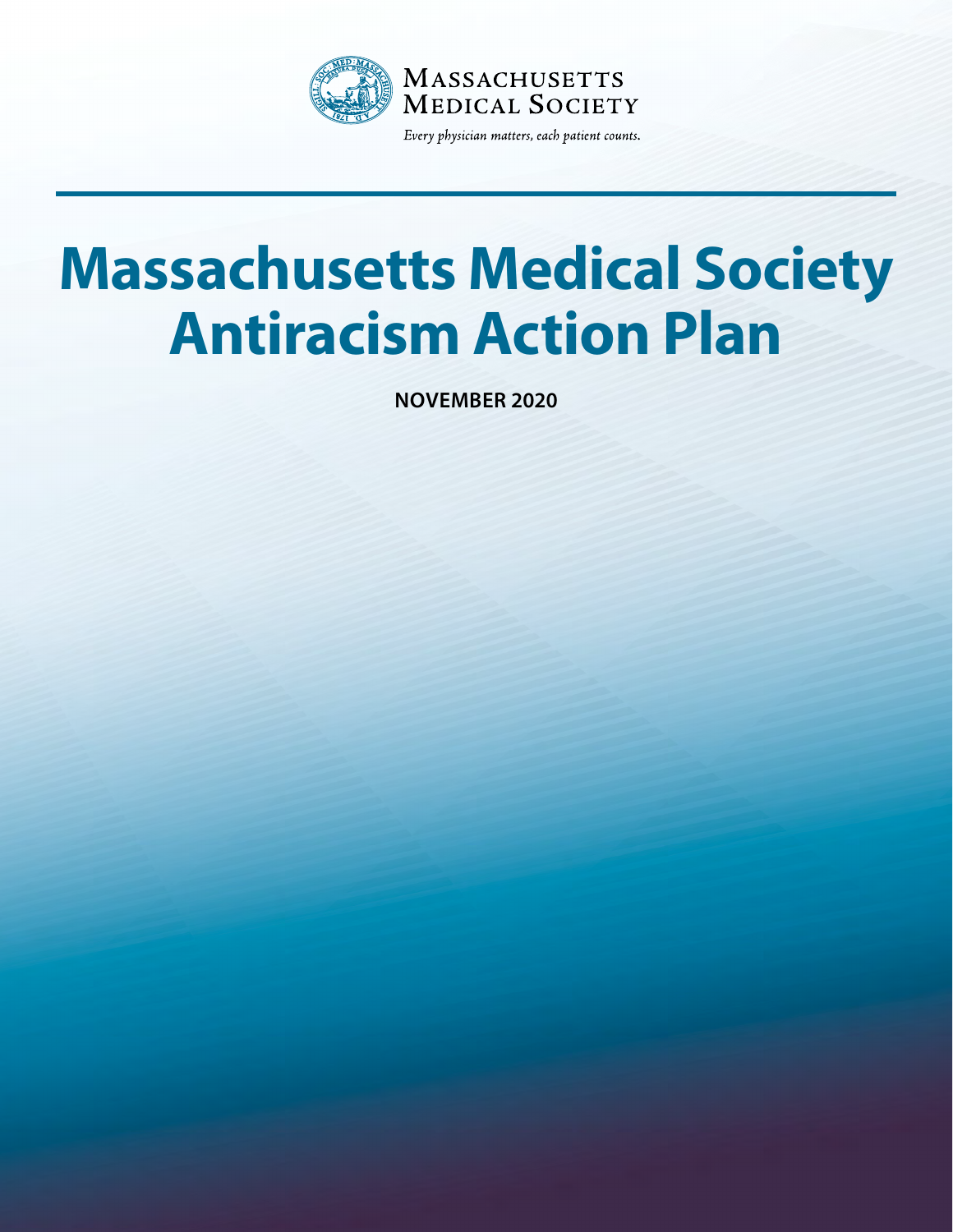# **Table of Contents**

| <b>Introduction and Purpose</b>           | 3 |
|-------------------------------------------|---|
| Antiracism Advisory Group                 | 3 |
| <b>Action Plan Overview</b>               | 3 |
| <b>Underlying Principles</b>              | 3 |
| <b>Action Plan Four Axes</b>              | 4 |
| <b>Action Plan Goals and Objectives</b>   | 4 |
| <b>APPENDICES</b>                         |   |
| Appendix A: MMS Antiracism Advisory Group | 5 |
| Appendix B: Action Plan Strategies        | 6 |

[Appendix C: Implementation Targets, Measurement, and Reporting](#page-7-0) **8** 8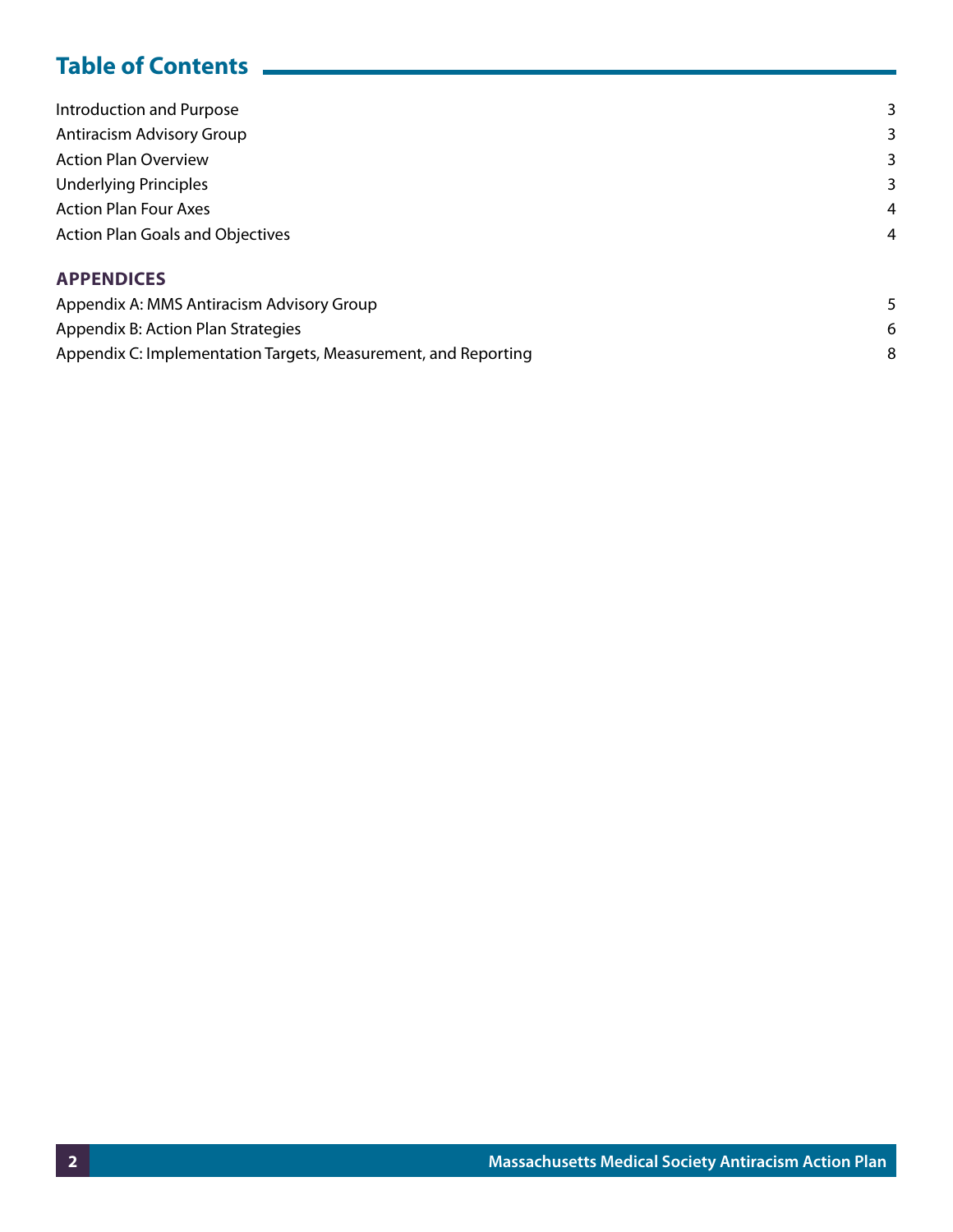# <span id="page-2-0"></span>**Massachusetts Medical Society Antiracism Action Plan**

## **INTRODUCTION AND PURPOSE**

Racism is a public health crisis that is damaging to the physical, mental, financial, emotional, and spiritual health of individuals and communities. Acknowledging this is an essential first step in creating the structural and systemic change necessary for achieving equity. The next step is action.

In order to address interpersonal and structural racism, the Massachusetts Medical Society (MMS) has developed a plan to provide the framework to help the MMS dismantle structural racism within the MMS as well as actively work to eliminate racism affecting MMS members, Massachusetts physicians, patients, and the public.

The MMS recognizes that making the Society an actively antiracist organization requires purposeful effort and commitment across the organization. To that end, in addition to the Antiracism Advisory Group outlined below, the Massachusetts Medical Society has established a Diversity, Equity & Inclusion Council and three workstreams to address the principles of diversity, equity, and inclusion across every facet of our business: MMS as Medical Society, MMS as Publisher, and MMS as Employer. Together, these workstreams are moving forward with a sense of urgency and sustained, long-term resolve to achieve meaningful change.

## **ANTIRACISM ADVISORY GROUP**

In July 2020, MMS President Dr. David Rosman convened an Antiracism Advisory Group (Advisory Group) *[\(see Ap](#page-5-0)[pendix A\)](#page-5-0)* to learn from diverse voices and perspectives as well as gain knowledge and insight about the inequities, the abuses, and the disadvantages experienced by people of color. The Advisory Group members provided initial input and review. The Advisory Group will provide ongoing counsel to help guide the Society's work to become an actively antiracist organization that values and seeks out diversity, equity, and inclusion.

## **ACTION PLAN OVERVIEW**

The MMS Antiracism Action Plan (Plan) delineates underlying principles and key objectives. These are actions the MMS will employ to create and maintain change. This multiyear Plan is intended to provide the foundation for the MMS to achieve the goals set forth herein, notwithstanding future changes in leadership. A range of strategies are included in Appendix B. The list is not fixed nor complete and the Society intends to add, review, and revise the activities and initiatives needed to move the MMS forward in its antiracism work.

Appendix C includes implementation targets, measurements, and reporting mechanisms geared to assess organizational progress and ensure transparency and accountability.

### **UNDERLYING PRINCIPLES**

Conversations with the Advisory Group helped inform the Plan and identify core principles deemed essential to the Society's success in becoming an antiracist organization. Below are the principles and the Society's commitment in response.

#### **1. Recognition, Understanding, and Accountability**

- The MMS recognizes that the responsibility of its antiracism work cannot fall on people of color.
- The MMS must examine and acknowledge its history with regard to racism, inclusion, and equality.
- The MMS will be transparent and accountable throughout the change process.

#### **2. Intentionality, Integration, and Sustainability**

- The MMS must intentionally implement proactive change that expands diversity, equity, and inclusion and sets clear expectations for change.
- The MMS will integrate antiracist expectations into the organizational culture at all levels.
- The MMS will create the structures to ensure its work to expand diversity, equity, and inclusion withstand changes in leadership.

#### **3. Education, Awareness, and Training**

- The MMS will provide purposeful and ongoing antiracist education, learning, and training on all levels of the organization.
- The MMS will institute antiracist and diversity, equity, and inclusion training criteria for MMS leadership to ensure sustainability.

#### **4. Involvement and Influence**

• The MMS will solicit and incorporate the views of physicians and medical students of color in its antiracism work and progress.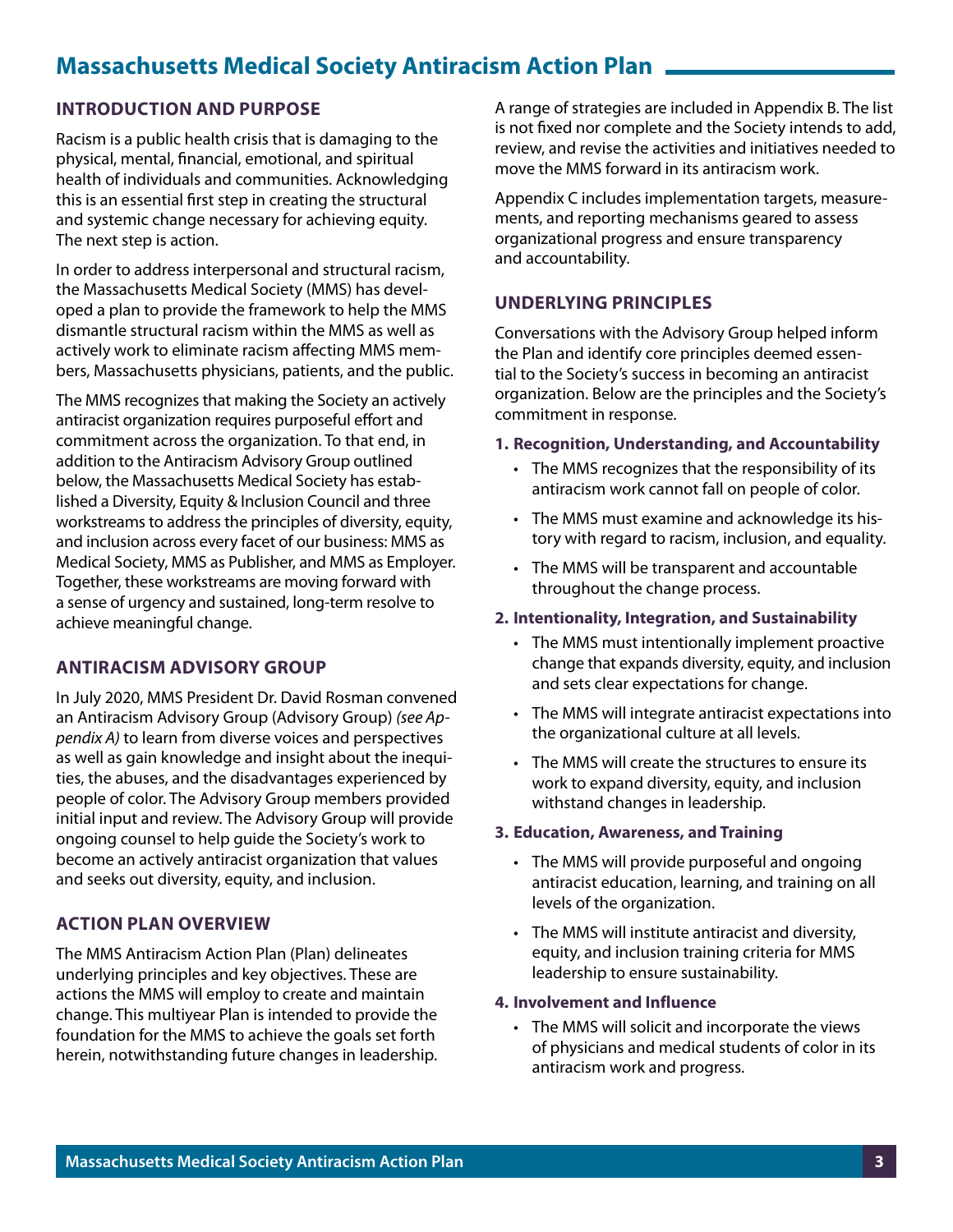- <span id="page-3-0"></span>• The MMS will use its position to encourage antiracism and diverse representation within its sphere of influence.
- The MMS will support medical research and public health data on racism and people of color, beyond outcomes data, and help make certain that data is interpreted appropriately and shared broadly.

#### **5. Trust and Support**

- The MMS must look introspectively at its policies, procedures, and culture and take action to provide a safe, open, and supportive environment.
- The MMS will support physicians, trainees, and medical students of color who contend with embedded structural racism in the workplace and beyond that affects their sense of belonging, opportunity, advancement, and income.

## **FOUR AXES**

The four axes and the following goals and objectives apply to the MMS as Medical Society workstream. The Plan goals and objectives fall under one of four key axes:

- 1. Engagement and support of minority physicians at the MMS.
- 2. Support and resources for underrepresented minorities in medicine who face abuses and discrimination in their institutions, practices, and places of work.
- 3. Addressing racism and reducing racial inequities affecting patients and public health.
- 4. Educating physicians and the membership at large about racism.

#### **GOALS AND OBJECTIVES**

The following goals are not listed in order of priority and shall be used for the purpose of guiding the Society's work to become an antiracist organization.

#### **GOAL A: Acknowledge, research, and report on the history of the MMS with regard to racism and equity.**

**Objective A.1:** *Examine the Society's history and positions on racial issues, inclusion, and equality; and relate the findings on when and where the MMS stood up and/or failed to act on issues of race and equality.*

#### **GOAL B: Actively recruit, engage, and support minority physicians to have a strong equitable voice and leadership representation within the MMS.**

**Objective B.1:** *Engage MMS membership at all levels (e.g., officers, BOT/HOD, districts, committees, sections, and members at large).* 

**Objective B.2:** *Examine and take action regarding MMS governance, policies, and structures that are barriers to minority engagement and leadership at the MMS and/or that promote structural racism.* 

**GOAL C: Partner with and support underrepresented minorities in medicine facing discrimination in their institutions, practices, and communities with a focus on dismantling structural racism where we work.**

**Objective C.1:** *Collaborate with health care organization and institution leaders to identify a set of principles, policies, and measures to address racism and support minority physicians, residents, and medical students in health care in Massachusetts.* 

**Objective C.2:** *Provide a support system to empower underrepresented minority physicians who are facing discrimination in their institutions and places of work.*

#### **GOAL D: Address racism and eliminate racial inequities affecting patients and public health.**

**Objective D.1:** *Establish principles and policies to guide and strengthen MMS actions addressing racism.* 

**Objective D.2:** *Identify opportunities and advocate at the federal, state, and local levels on racism, poverty, violence, and other social determinants of health.* 

#### **GOAL E: Engage physicians and membership at large to create an antiracist medical community in Massachusetts.**

**Objective E.1:** *Effect knowledge and attitudinal and behavioral changes among physicians and medical students regarding racism and its impact on individuals, colleagues, and public health.* 

**Objective E.2:** *Engage with directors of medical education and medical schools to assess and advance education for physicians and medical schools on racism, implicit bias, and supporting minority physicians in institutions.*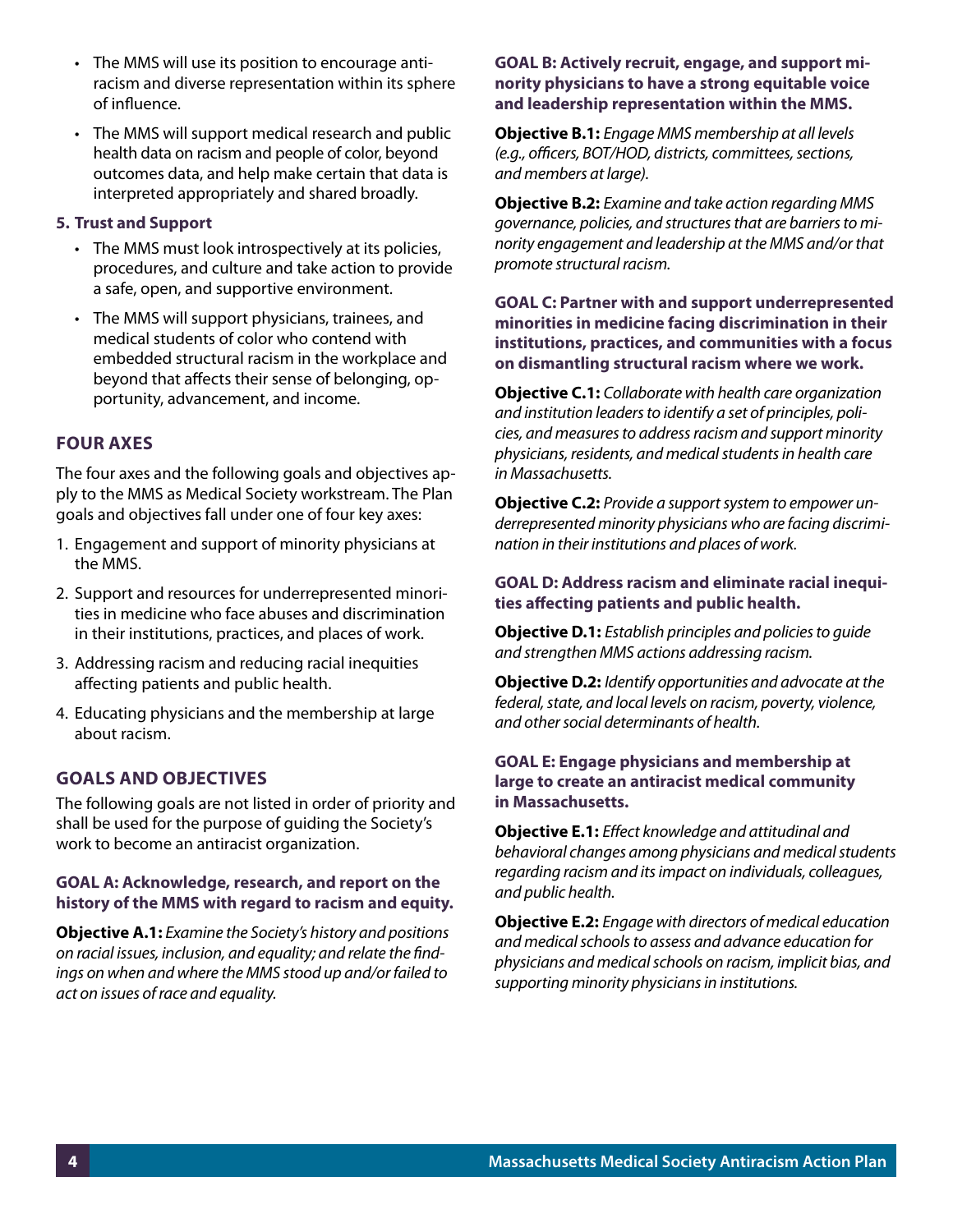# <span id="page-4-0"></span>**Appendix A: MMS Antiracism Advisory Group**

David A. Rosman, MD, MBA (MMS President 2020–2021) Carole E. Allen, MD, MBA (MMS President-Elect 2020–2021) Adaugo Amobi, MD, MPH Craig Andrade, RN, DrPH Mary Travis Bassett, MD, MPH Joseph Betancourt, MD, MPH James B. Broadhurst, MD, MHA Matilde Castiel, MD Michael Curry, Esq. Barbara Herbert, MD Nidha K. Lal, MD Emily Cleveland Manchanda, MD, MPH LaShyra Nolen Joan Y. Reede, MD, MS, MPH, MBA Aljani Stanley, MPA/MHA, LSSGB Samantha K. Rosman, MD, MPH Fidencio Saldaña, MD Thomas Dean Sequist, MD, MPH Vincent C. Smith, MD, MPH Fatima Cody Stanford, MD, MPH, MPA Ellana Stinson, MD, MPH Simone S. Wildes, MD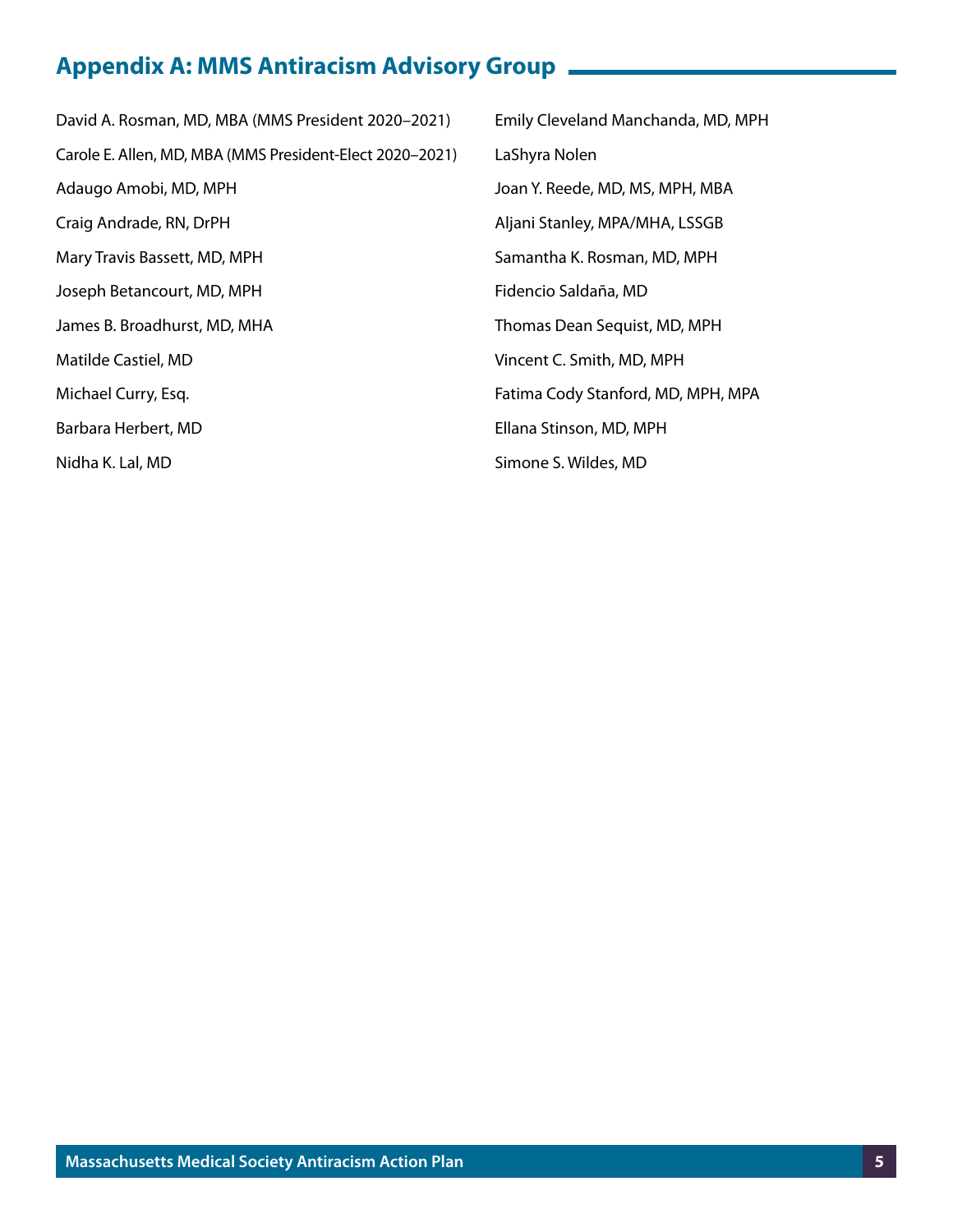# <span id="page-5-0"></span>**Appendix B: Antiracism Action Plan Strategies**

#### **GOAL A: ACKNOWLEDGE, RESEARCH, AND REPORT ON THE HISTORY OF THE MMS WITH REGARD TO RACISM AND EQUITY.**

**Objective A.1:** *Examine the Society's history and positions on racial issues, inclusion, and equality; and relate the findings on when and where the MMS stood up and/or failed to act on issues of race and equality.* 

#### **Strategy:**

1. Work with the MMS Committee on History to research and recognize the history of the MMS on racism, civil rights, and equality. *(Objective A.1)* 

#### **GOAL B: ACTIVELY RECRUIT, ENGAGE, AND SUPPORT MINORITY PHYSICIANS TO HAVE A STRONG EQUITABLE VOICE AND LEADERSHIP REPRESENTATION WITHIN THE MMS.**

#### **Objective B.1:** *Engage MMS membership at all levels (e.g., officers, BOT/HOD, districts, committees, sections, and members at large).*

#### **Strategies:**

- 1. Look introspectively at our policies, procedures, and culture to identify systemic racism and act deliberately to effect change. *(Objective B.1 and Objective B.2)*
- 2. Engage MMS districts and committees. *(Objective B.1)*
- 3. Cultivate a safe, inclusive, and supportive environment for all physicians at the MMS. *(Objective B.1)*
- 4. Create space and opportunities for Black physicians to meet and discuss issues of particular concern to them. *(Objective B.1)*
- 5. Build and support executive leadership development and mentoring for minority physicians. *(Objective B.1 and Objective B.2)*

#### **Objective B.2:** *Examine and take action regarding MMS governance, policies, and structures that are barriers to minority engagement and leadership at MMS and/or that promote structural racism.*

#### **Strategies:**

1. Revise MMS Strategic Plan to include the Antiracism Action Plan and incorporate diversity, equity, and inclusion. *(Objective B.2)*

- 2. Align with the MMS Diversity, Equity and Inclusion Council to focus on three workstreams: MMS as Medical Society, MMS as Publisher, and MMS as Employer. *(Objective B.2)*
- 3. Ensure people of color are at the table in the review, revision, and development of MMS policies and programs. *(Objective B.1 and Objective B.2)*
- 4. Enhance transparency and accountability through internal and benchmark reporting over time. *(Objective B.2)*

**GOAL C: PARTNER WITH AND SUPPORT UNDERREPRESENTED MINORITIES IN MEDICINE FACING DISCRIMINATION IN THEIR INSTITUTIONS, PRACTICES, AND COMMUNITIES WITH A FOCUS ON DISMANTLING STRUCTURAL RACISM WHERE WE WORK.**

**Objective C.1:** *Collaborate with health care organization and institution leaders to identify a set of principles, policies, and measures to address racism and support minority physicians, residents and medical students in health care in Massachusetts.*

#### **Strategies:**

- 1. Convene health care organizations and institution leadership in Massachusetts to examine and implement policies and practices that are effective at addressing structural racism and fostering diversity in leadership. *(Objective C.1)*
- 2. Steward diversity, equity, and inclusion as a core marker of excellence. *(Objective C.1)*

#### **Objective C.2:** *Provide a support system to empower underrepresented minority physicians who are facing discrimination in their institutions and places of work.*

#### **Strategies:**

- 1. Foster constructive and productive dialogue about the challenges and microaggressions physicians of color face in the workplace. *(Objective C.2)*
- 2. Introduce resources to assist and support physicians who are experiencing racism and unequal treatment at work. *(Objective C.2)*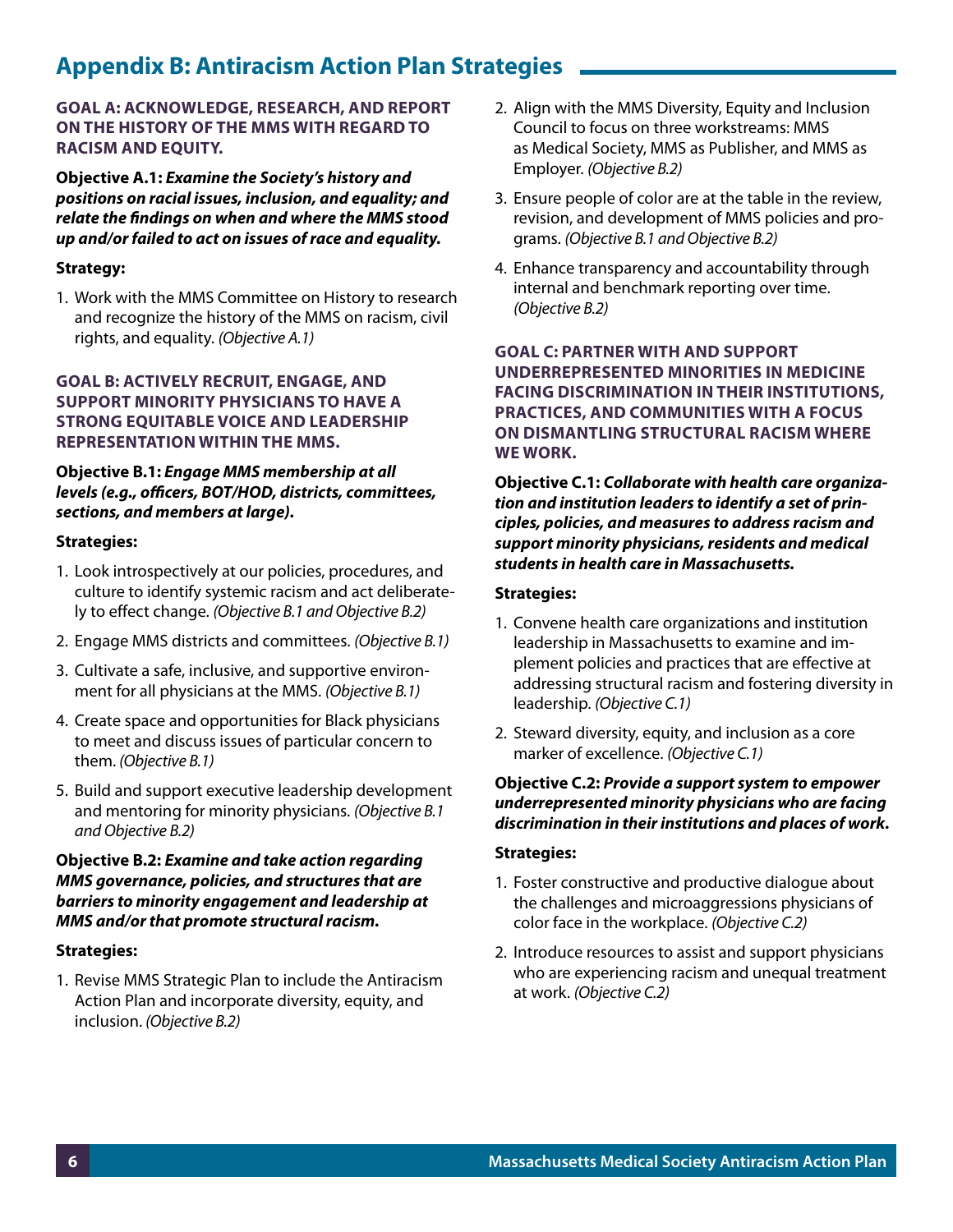#### **GOAL D: ADDRESS RACISM AND ELIMINATE RACIAL INEQUITIES AFFECTING PATIENTS AND PUBLIC HEALTH.**

#### **Objective D.1:** *Establish principles and policies to guide and strengthen MMS actions addressing racism.*

#### **Strategies:**

- 1. Raise awareness about racism and the systemic inequities that impact equitable care for patients of color. *(Objective D.1)*
- 2. Expand organizational network and maintain relationships with community-based organizations that represent and support communities of color. *(Objective D.1)*
- 3. Provide education and resources for physicians to help them counter racial, social, and economic inequities in the community. *(Objective D.1)*

#### **Objective D.2:** *Identify opportunities and advocate at the federal, state, and local levels on racism, poverty, violence, and other social determinants of health.*

#### **Strategy:**

1. Advocate for legislation and government policies that support and protect the health and well-being of communities of color. *(Objective D.2)*

#### **GOAL E: ENGAGE PHYSICIANS AND MEMBERSHIP AT LARGE TO CREATE AN ANTIRACIST MEDICAL COMMUNITY IN MASSACHUSETTS.**

#### **Objective E.1:** *Effect knowledge and attitudinal and behavioral changes among physicians and medical students regarding racism and its impact on individuals, colleagues, and public health.*

#### **Strategies:**

1. Denounce discrimination, racism, and violence that harms the health and well-being of persons of color. *(Objective E.1)*

- 2. Bring together resources to help move physicians to a place of better understanding in combatting racism in medicine. *(Objective E.1)*
- 3. Provide educational programming and training on racism in health care and medicine. *(Objective E.1)*
- 4. Facilitate antiracist awareness and diversity messaging through a multichannel member communication plan. *(Objective E.1)*
- 5. Establish an atmosphere of trust, psychological safety, and open communication to listen to, and hear, individual stories of systemic racism in medicine. *(Objective E.1)*

#### **Objective E.2:** *Engage with directors of medical education and medical schools to assess and advance education for physicians and medical schools on racism, implicit bias, and supporting minority physicians in institutions.*

#### **Strategies:**

- 1. Collaborate with academic medical student groups and leadership to develop antiracist curricula and identify best practices. *(Objective E.2)*
- 2. Share and promote diversity, equity, and inclusion learning resources and mentoring opportunities with medical education programs and institutions. *(Objective E.2)*